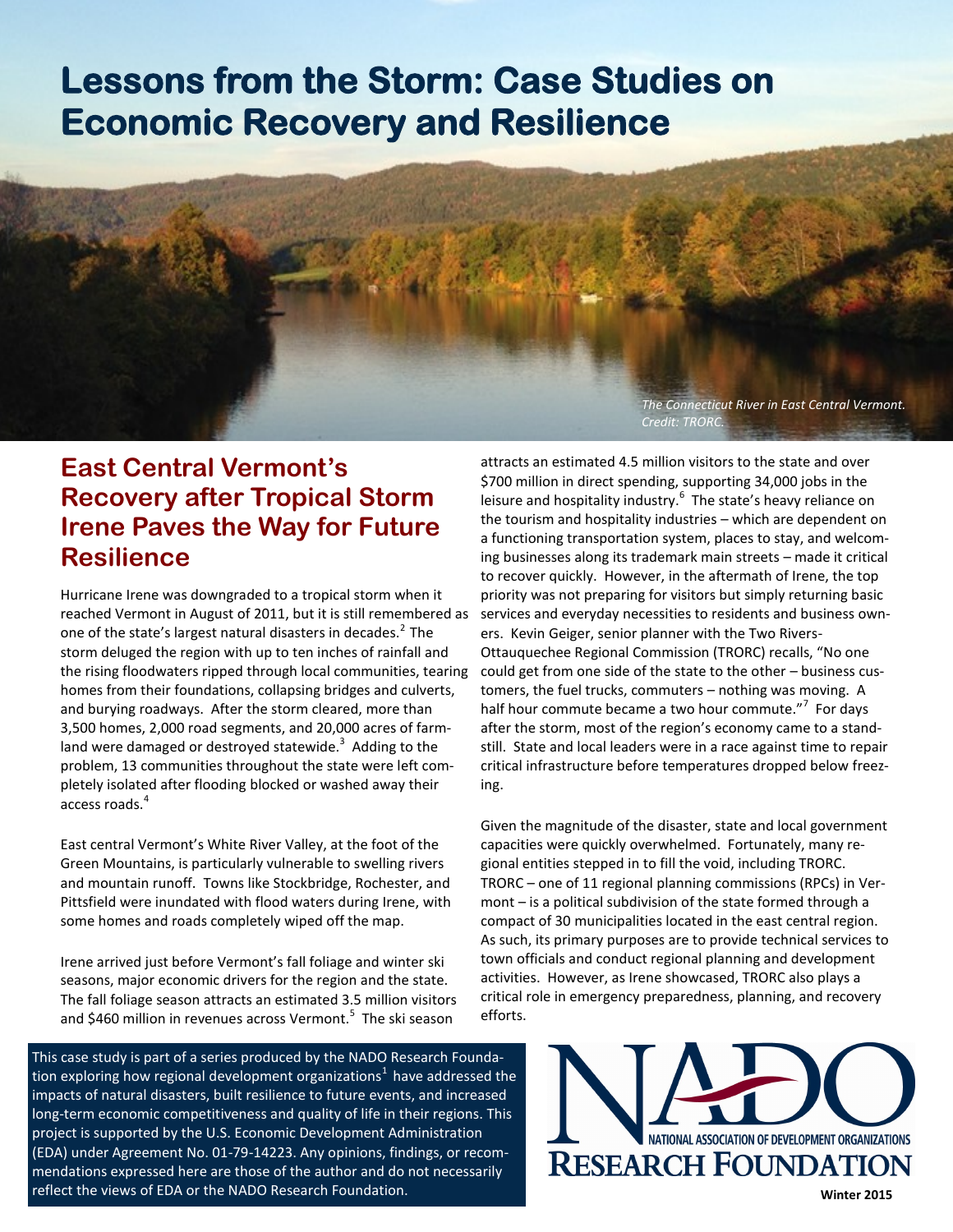#### **The Immediate Response**

Amidst the chaos brought by Irene, TRORC became a central figure in the coordination of recovery efforts in their region. The organization provided coordination among state, federal, and local leaders; assistance navigating the federal grants process; and on-the-ground support to local communities. Staff became fully dedicated to recovery. "We ceased all operations except for emergency response for six weeks after Irene," says Geiger. $^8$ They became the go-to organization for help, and succeeded in supporting their partner communities by being physically present and eager to assist.

TRORC worked closely with the State of Vermont throughout the recovery process. In addition to providing support staff to the State Emergency Operations Center, they played a large role in the State's effort to inventory impacted infrastructure. The Vermont Agency of Transportation (VTrans) was under pressure to identify and repair damaged roads as quickly as possible in order to restore miles of impassable roads and reconnect the 13 communities that had been cut off from the state road system. Using a standardized, VTrans-created assessment form, TRORC and other RPCs quickly deployed their staff to evaluate the condition of local transportation infrastructure and prioritize repairs. Using their GPS capabilities, TRORC was able to identify and map damaged roads, bridges, and culverts for both VTrans and their own staff to use. As a result of this project, TRORC now maintains infrastructure maps that include observed conditions so that culverts needing repairs or reinforcements can be incorporated into mitigation plans and capital budgets, allowing them to be addressed before the next disaster strikes.

At the local level, TRORC assisted town administrators with permitting and helped them understand Federal Emergency Management Agency (FEMA) processes, such as the requirement that a property be 'substantially damaged' in order to receive buyout funding. When federal funds began flowing into the region, TRORC helped towns with the FEMA Public Assistance Grant Program, which funds activities like debris removal, and



*Vermont's major East-West highway, US 4, was damaged in multiple places between Rutland and Quechee during Tropical Storm Irene, cutting off cross-state traffic. Credit: TRORC.*

# **Key Facts**

Primary Funding: The Economic Development Administration; HUD's Community Development Block Grant - Disaster Recovery program; HUD's Sustainable Communities Initiative Regional Planning Grant program; and additional funding from FEMA's Emergency Management Performance Grant program and Hazard Mitigation Grant Program

Project Description: The Two Rivers-Ottauquechee Regional Commission (TRORC) provides technical assistance to municipal state, and federal governments and local businesses including hazard mitigation planning and programs, business continuity planning, and grant management. TRORC is also working with partners on a new, statewide economic resilience program and a new sustainable development plan for the region. Key Outcomes: Stronger relationships with state and local partners; better preparedness planning for future disasters and eco-

nomic disruptions; a greater understanding of federal funding structures; a more resilient physical and social infrastructure system

Partners: State of Vermont, other Vermont Regional Planning Commissions, Local governments Website: www.TRORC.org

emergency repair of publicly-owned facilities. Some towns in the region had never adequately enforced their flood ordinance before Irene, so TRORC was also instrumental in helping them through that complex process.

## **Flood Buyout Program**

Following Irene, TRORC also implemented a buyout program that offered residents in flood-prone properties the option to relocate to higher ground that was out of harm's way. FEMA, through Vermont's Division of Emergency Management and Homeland Security, offered towns up to 75 percent of the costs of acquiring flood-damaged property through its Hazard Mitigation Grant Program (HMGP). According to Bob Ennis, grant administrator at TRORC, the buyout program is designed to remove structures from harm's way and protect the floodplain by requiring that the acquired parcels remain as open space in perpetuity.

Additional funding for the buyout program was provided through the U.S. Department of Housing and Urban Development (HUD) Community Development Block Grant Disaster Relief (CDBG-DR) program. After Irene, the Vermont Agency of Commerce and Community Development designated TRORC the administrator of the state's CDBG-DR funds. A portion of these funds supplemented FEMA HMGP dollars to cover the remaining 25 percent of eligible properties' buyout costs. The CDBG-DR funds were also used to purchase properties that did not meet FEMA's damage requirements but were still at great risk for future flooding. The initial round of CDBG-DR funding for the buyout program included \$6 million for purchasing properties throughout the state and \$750,000 for site improvements and administration.<sup>9</sup>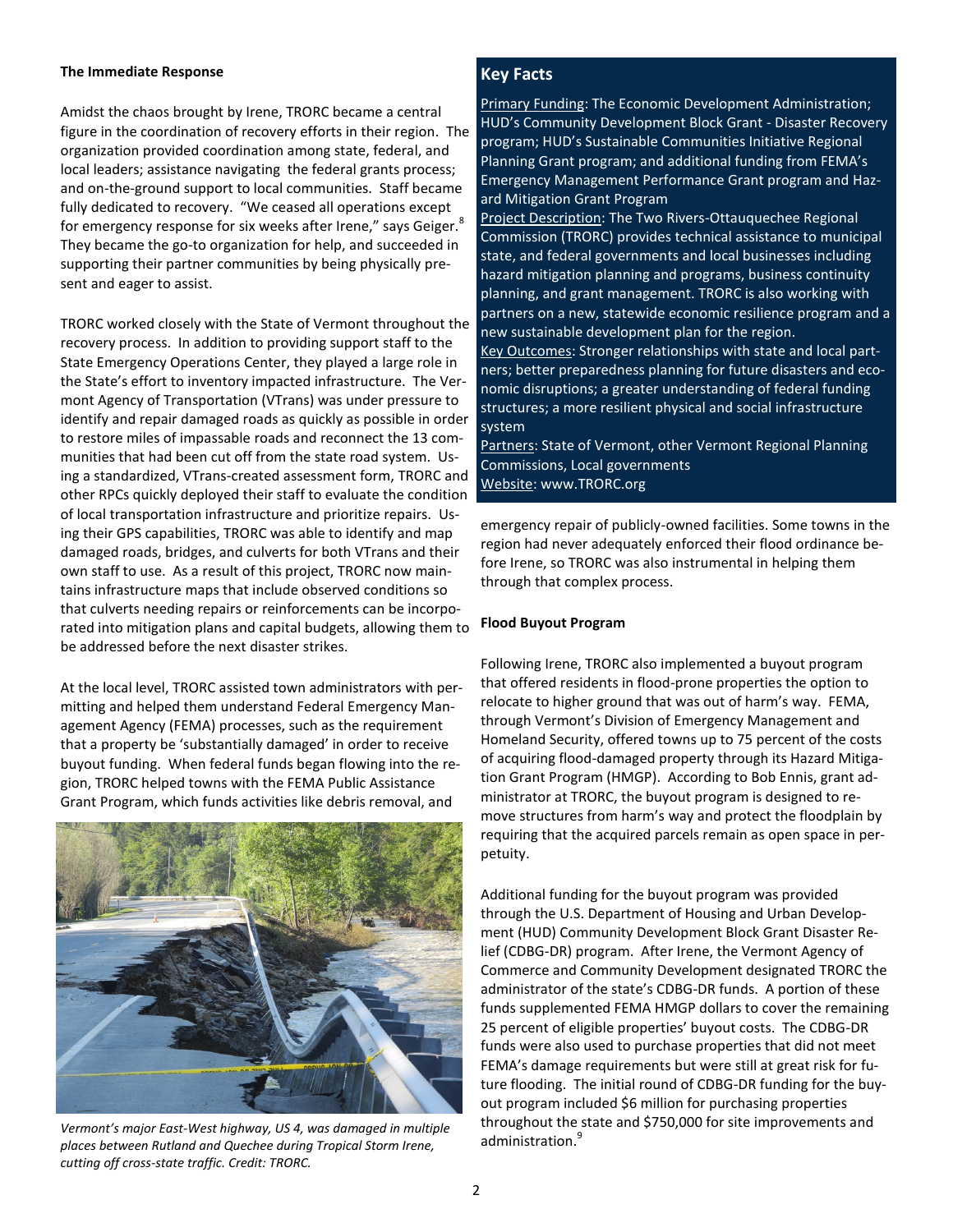

*Blackies Deli in Bridgewater, Vermont was one of many local businesses that had significant damage after Hurricane Irene. The deli was demolished in 2014 and the site will remain open space. Credit: TRORC.*

In addition to administering the CDBG grant funds, TRORC assisted eligible towns with their HMGP applications, provided program support after grants were obtained, and worked with some towns to make improvements to the newly created open spaces within their communities , including adding park benches, fishing piers, and gardens with the help of CDBG funds. To date, more than 100 properties have been purchased statewide and another 40 are in the process of being acquired through the pro $gram<sup>10</sup>$ 

#### **Helping Businesses Reduce Vulnerability**

TRORC has long recognized that small businesses are particularly vulnerable to natural disasters. An estimated 25 percent of businesses do not reopen following a major disaster, which leads to unemployment, reduced tax revenues, and other ripple effects throughout the regional economy. $^{11}$  In 2009, TRORC received a grant of \$235,000 from the U.S. Economic Development Administration (EDA) to establish a training program to work one-onone with local businesses on continuity of operations planning.<sup>12</sup> Peter Gregory, executive director of TRORC, describes the goal of the program as "helping businesses understand where the basic pieces of their business infrastructure are and how they can lessen their vulnerability to disasters."<sup>13</sup> The training program kicked off shortly before Irene, but after the storm, the need and interest was much greater.

Using a model adapted from Ready.gov and the Institute for Business and Home Safety, TRORC staff visited participating local businesses and walked them through disaster scenarios, potential responses, and steps they can take today to reduce the impact of a disaster on their business. Among the many topics covered are record keeping, stocking necessary supplies, purchasing a generator, designating a chain of command, having the appropriate insurance coverage, and off-site record storage. Between 2011 and 2012, TRORC and their partners trained 40

businesses. When Irene exposed a need for similar training for local governments, they were also able to adapt the program to help town officials think about how their offices can be better prepared to continue operating after a disaster.

#### **Laying the Groundwork for Successful Recovery Before Disaster Strikes**

TRORC's ability to play such a critical role in the recovery from Irene was the result of groundwork staff had laid long before Irene struck. "We had good relationships with our communities before Irene, and that was evident from the number of calls we received," says Gregory. "We knew we were being looked at as someone who could help them because we had a strong track record of doing just that."<sup>14</sup>

Having dealt with a number of smaller flood events, TRORC was already providing technical assistance and training services on disaster preparedness and recovery. In addition to their business continuity planning, TRORC was also working with the towns in its region to develop local hazard mitigation plans. FEMA-approved hazard mitigation plans are required for certain funding opportunities such as FEMA's HMGP, but many small towns do not have the capacity to prepare these plans on their own. By contributing their technical expertise and data tools, TRORC staff can help local towns understand their risks and plan appropriately. For instance, they use GIS to identify flood risk by overlaying FEMA flood maps with their own maps of buildings and critical infrastructure. This analysis is used to initiate conversations with local officials about mitigating flood risk and developing stricter flood regulations. TRORC has also assessed wildfire risk, mapping variables such as fuel type, slope, distance to roads, distance to hydrants, and dryness to determine the number and location of homes at risk. The resulting maps are incorporated into mitigation plans and used to inform subdivision standards and new hydrant locations.

Another valuable service that TRORC provides to local officials is an Incident Command System training course. This program uses scenarios and reenactments to walk participants through various types of disasters - including floods, wildfires, hazardous material spills, and train derailments - and the appropriate responses. While these exercises are usually done around a conference room table, acting out disaster situations helps people understand their roles and how they can work together in more chaotic circumstances. The Incident Command System course is typically funded through grants such as FEMA's Emergency Management Performance Grant (EMPG).

#### **Building Resilience for the Future**

In addition to stressing the importance of preparedness, Irene also strengthened TRORC's relationships with partners in local, state, and federal government, as well as with local residents. "The Irene recovery process tremendously broadened and deepened our relationships with the people living in our communities," says Gregory.<sup>15</sup> It also built TRORC's internal capacity on